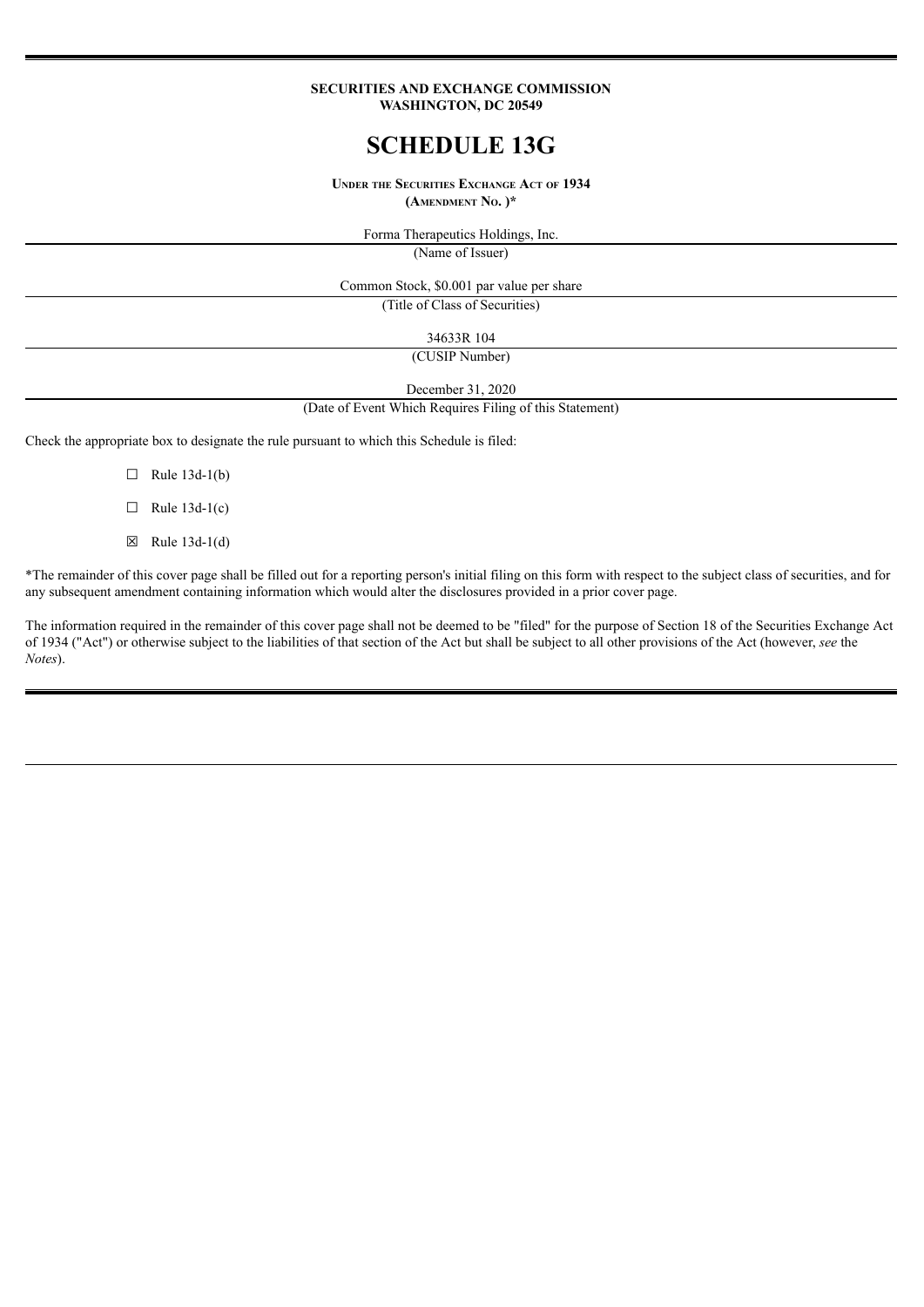| 1.                                                                          | Names of Reporting Persons<br><b>Novartis Bioventures Ltd.</b>                           |                  |                                                                     |             |  |  |
|-----------------------------------------------------------------------------|------------------------------------------------------------------------------------------|------------------|---------------------------------------------------------------------|-------------|--|--|
| $\overline{2}$ .                                                            |                                                                                          |                  | Check the Appropriate Box if a Member of a Group (see instructions) |             |  |  |
|                                                                             | (a)<br>(b)                                                                               |                  |                                                                     | ப<br>$\Box$ |  |  |
| $\overline{3}$ .                                                            | <b>SEC USE ONLY</b>                                                                      |                  |                                                                     |             |  |  |
| 4.                                                                          | Switzerland                                                                              |                  | Citizenship or Place of Organization                                |             |  |  |
|                                                                             |                                                                                          | 5.               | Sole Voting Power<br>0                                              |             |  |  |
| Number of<br><b>Shares</b><br>Beneficially<br>Owned by<br>Each<br>Reporting |                                                                                          | $\overline{6}$ . | Shared Voting Power<br>2,991,705                                    |             |  |  |
|                                                                             |                                                                                          | $\overline{7}$ . | Sole Dispositive Power<br>0                                         |             |  |  |
|                                                                             | Person With:                                                                             | $\overline{8}$ . | Shared Dispositive Power<br>2,991,705                               |             |  |  |
| 9.                                                                          | 2,991,705                                                                                |                  | Aggregate Amount Beneficially Owned by Each Reporting Person        |             |  |  |
| $\overline{10}$ .                                                           | Check if the Aggregate Amount in Row (9) Excludes Certain Shares (see instructions)<br>П |                  |                                                                     |             |  |  |
| 11.                                                                         | 6.69%                                                                                    |                  | Percent of Class Represented by Amount in Row 9                     |             |  |  |
| $\overline{12}$ .<br>Type of Reporting Person (see instructions)<br>CO      |                                                                                          |                  |                                                                     |             |  |  |
|                                                                             |                                                                                          |                  |                                                                     |             |  |  |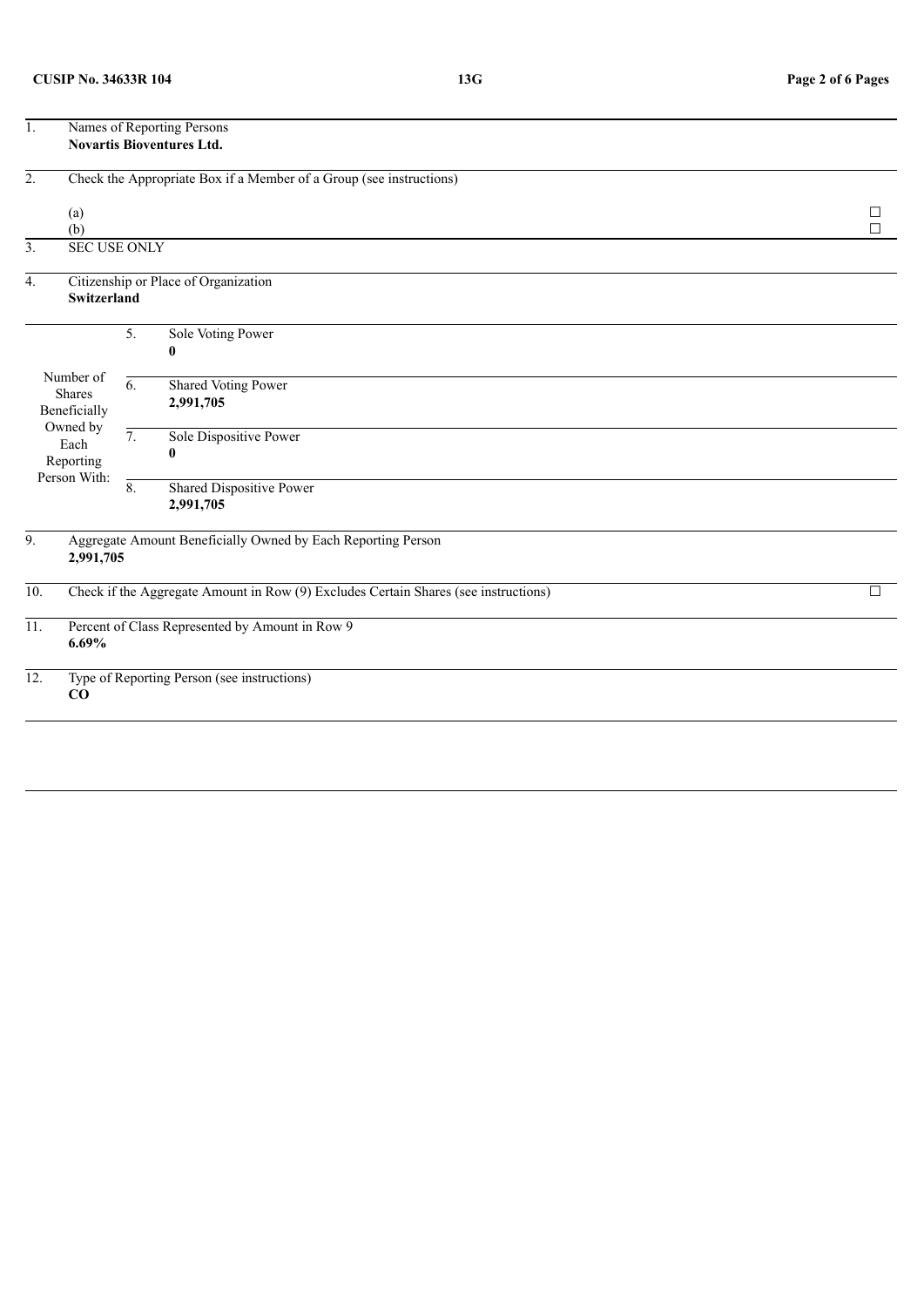| 1.                                                                   | Names of Reporting Persons<br><b>Novartis AG</b>                                         |                  |                                                                     |                  |  |  |
|----------------------------------------------------------------------|------------------------------------------------------------------------------------------|------------------|---------------------------------------------------------------------|------------------|--|--|
| $\overline{2}$ .                                                     |                                                                                          |                  | Check the Appropriate Box if a Member of a Group (see instructions) |                  |  |  |
|                                                                      | (a)<br>(b)                                                                               |                  |                                                                     | $\Box$<br>$\Box$ |  |  |
| 3.                                                                   | <b>SEC USE ONLY</b>                                                                      |                  |                                                                     |                  |  |  |
| $\overline{4}$ .                                                     | <b>Switzerland</b>                                                                       |                  | Citizenship or Place of Organization                                |                  |  |  |
|                                                                      |                                                                                          | 5.               | Sole Voting Power<br>0                                              |                  |  |  |
| Number of<br>Shares<br>Beneficially<br>Owned by<br>Each<br>Reporting |                                                                                          | $\overline{6}$ . | <b>Shared Voting Power</b><br>2,991,705                             |                  |  |  |
|                                                                      |                                                                                          | $\overline{7}$ . | Sole Dispositive Power                                              |                  |  |  |
|                                                                      | Person With:                                                                             | $\overline{8}$ . | <b>Shared Dispositive Power</b><br>2,991,705                        |                  |  |  |
| 9.                                                                   | 2,991,705                                                                                |                  | Aggregate Amount Beneficially Owned by Each Reporting Person        |                  |  |  |
| 10.                                                                  | Check if the Aggregate Amount in Row (9) Excludes Certain Shares (see instructions)<br>П |                  |                                                                     |                  |  |  |
| 11.                                                                  | 6.69%                                                                                    |                  | Percent of Class Represented by Amount in Row 9                     |                  |  |  |
| 12.                                                                  | Type of Reporting Person (see instructions)<br>CO                                        |                  |                                                                     |                  |  |  |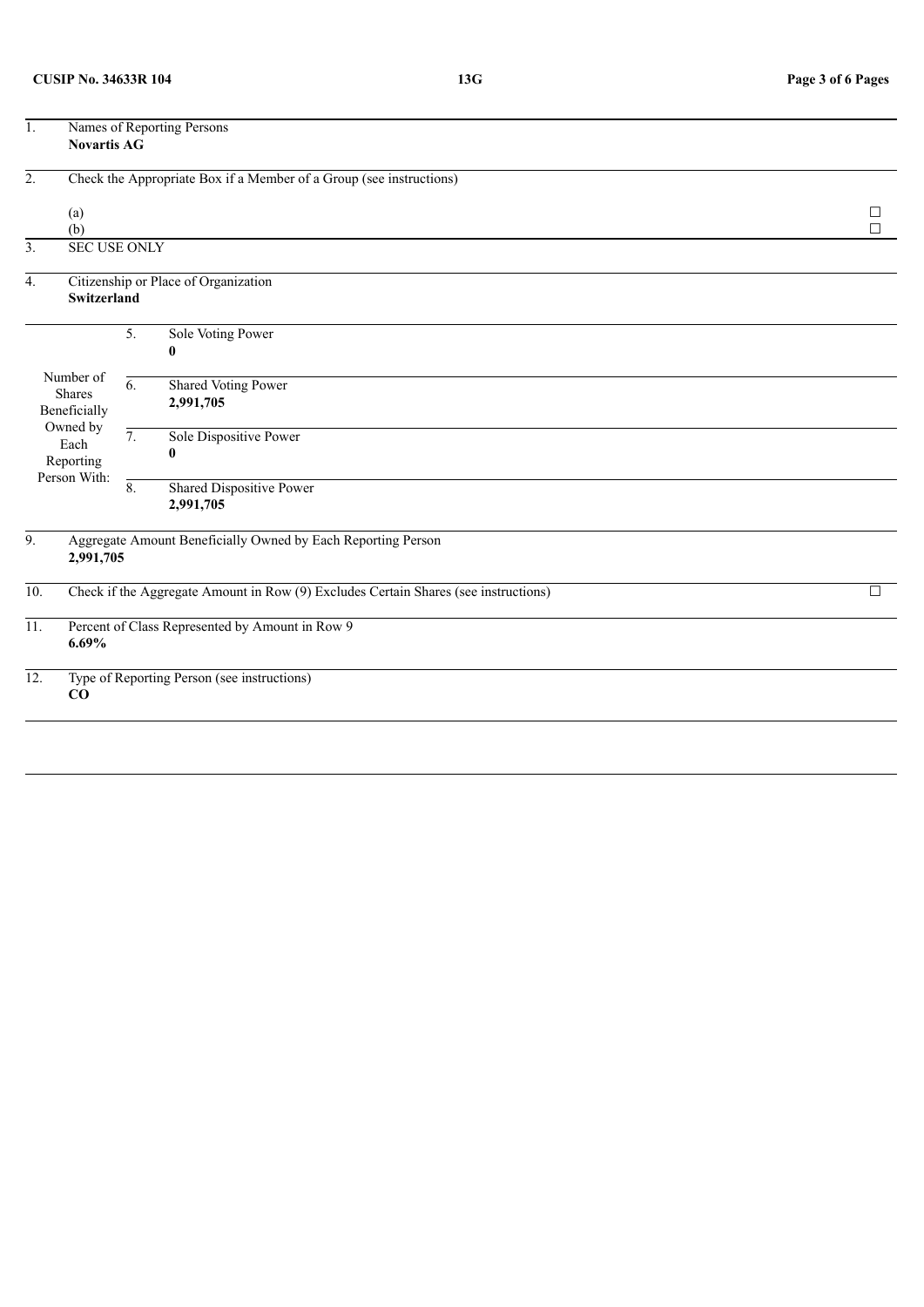| Item $1(a)$ . |                                                                                                                                           | <b>Name of Issuer:</b>                                                                                                                                           |  |  |  |  |  |  |
|---------------|-------------------------------------------------------------------------------------------------------------------------------------------|------------------------------------------------------------------------------------------------------------------------------------------------------------------|--|--|--|--|--|--|
|               |                                                                                                                                           | Forma Therapeutics Holdings, Inc.                                                                                                                                |  |  |  |  |  |  |
| Item $1(b)$ . |                                                                                                                                           | <b>Address of Issuer's Principal Executive Offices:</b>                                                                                                          |  |  |  |  |  |  |
|               |                                                                                                                                           | 500 Arsenal Street, Suite 100, Watertown MA 02472                                                                                                                |  |  |  |  |  |  |
| Item $2(a)$ . |                                                                                                                                           | <b>Name of Person Filing:</b>                                                                                                                                    |  |  |  |  |  |  |
|               |                                                                                                                                           | This statement is filed on behalf of the following persons with respect to the shares of Common Stock of the Issuer:                                             |  |  |  |  |  |  |
|               | (i)                                                                                                                                       | Novartis Bioventures Ltd., a Swiss corporation, with respect to shares held by it; and                                                                           |  |  |  |  |  |  |
|               | (11)                                                                                                                                      | Novartis AG, a Swiss corporation, as the publicly owned parent of Novartis Bioventures Ltd., with respect to the shares held<br>by Novartis Bioventures Ltd.     |  |  |  |  |  |  |
|               | The foregoing persons are hereinafter referred to collectively as the "Reporting Persons."                                                |                                                                                                                                                                  |  |  |  |  |  |  |
| Item $2(b)$ . |                                                                                                                                           | Address of Principal Business Office or, if none, Residence:                                                                                                     |  |  |  |  |  |  |
|               | The address of the principal business office of Novartis Bioventures Ltd. and Novartis AG is Lichtstrasse 35, 4056 Basel,<br>Switzerland. |                                                                                                                                                                  |  |  |  |  |  |  |
| Item $2(c)$ . | Citizenship:                                                                                                                              |                                                                                                                                                                  |  |  |  |  |  |  |
|               |                                                                                                                                           | Novartis Bioventures Ltd. is a corporation organized under the laws of Switzerland and is an indirect wholly-owned subsidiary of<br>Novartis AG.                 |  |  |  |  |  |  |
|               | Novartis AG is a corporation organized under the laws of Switzerland and is the publicly owned parent of Novartis Bioventures Ltd.        |                                                                                                                                                                  |  |  |  |  |  |  |
| Item $2(d)$ . | <b>Title of Class of Securities:</b>                                                                                                      |                                                                                                                                                                  |  |  |  |  |  |  |
|               |                                                                                                                                           | Common Stock, par value \$0.001 per share ("Common Stock").                                                                                                      |  |  |  |  |  |  |
| Item $2(e)$ . | <b>CUSIP Number:</b>                                                                                                                      |                                                                                                                                                                  |  |  |  |  |  |  |
|               |                                                                                                                                           | 34633R 104.                                                                                                                                                      |  |  |  |  |  |  |
| Item 3.       |                                                                                                                                           | If this statement is filed pursuant to $\S$ 240.13d-1(b), or 240.13d-2(b) or (c), check whether the person filing is a:                                          |  |  |  |  |  |  |
| (a)           | $\Box$                                                                                                                                    | Broker or dealer registered under Section 15 of the Act (15 U.S.C. 780);                                                                                         |  |  |  |  |  |  |
| (b)           | $\Box$                                                                                                                                    | Bank as defined in section $3(a)(6)$ of the Act (15 U.S.C. 78c);                                                                                                 |  |  |  |  |  |  |
| (c)           | $\Box$                                                                                                                                    | Insurance company as defined in section $3(a)19$ of the Act (15 U.S.C. 78c);                                                                                     |  |  |  |  |  |  |
| (d)           | $\Box$                                                                                                                                    | Investment company registered under section 8 of the Investment Company Act of 1940 (15 U.S.C. 80a-8);                                                           |  |  |  |  |  |  |
| (e)           | $\Box$                                                                                                                                    | An investment adviser in accordance with $\S 240.13d-1(b)(1)(ii)(E)$ ;                                                                                           |  |  |  |  |  |  |
| (f)           | $\Box$                                                                                                                                    | An employee benefit plan or endowment fund in accordance with $\S 240.13d-1(b)(1)(ii)(F)$ ;                                                                      |  |  |  |  |  |  |
| (g)           | $\Box$                                                                                                                                    | A parent holding company or control person in accordance with $\S 240.13d-1(b)(1)(ii)(G)$ ;                                                                      |  |  |  |  |  |  |
| (h)           | $\Box$                                                                                                                                    | A savings associations as defined in Section 3(b) of the Federal Deposit Insurance Act (12 U.S.C. 1813);                                                         |  |  |  |  |  |  |
| (i)           | $\Box$                                                                                                                                    | A church plan that is excluded from the definition of an investment company under section $3(c)(14)$ of the Investment Company<br>Act of 1940 (15 U.S.C. 80a-3); |  |  |  |  |  |  |
| (j)           | $\Box$                                                                                                                                    | A non-U.S. institution in accordance with $\S 240.13d-1(b)(1)(ii)(J)$ ;                                                                                          |  |  |  |  |  |  |
| (k)           | $\Box$                                                                                                                                    | Group, in accordance with $\S 240.13d-1(b)(1)(ii)(K)$ .                                                                                                          |  |  |  |  |  |  |
|               |                                                                                                                                           | If filing as a non-U.S. institution in accordance with $\S 240.13d-1(b)(1)(ii)(J)$ , please specify the type of institution:                                     |  |  |  |  |  |  |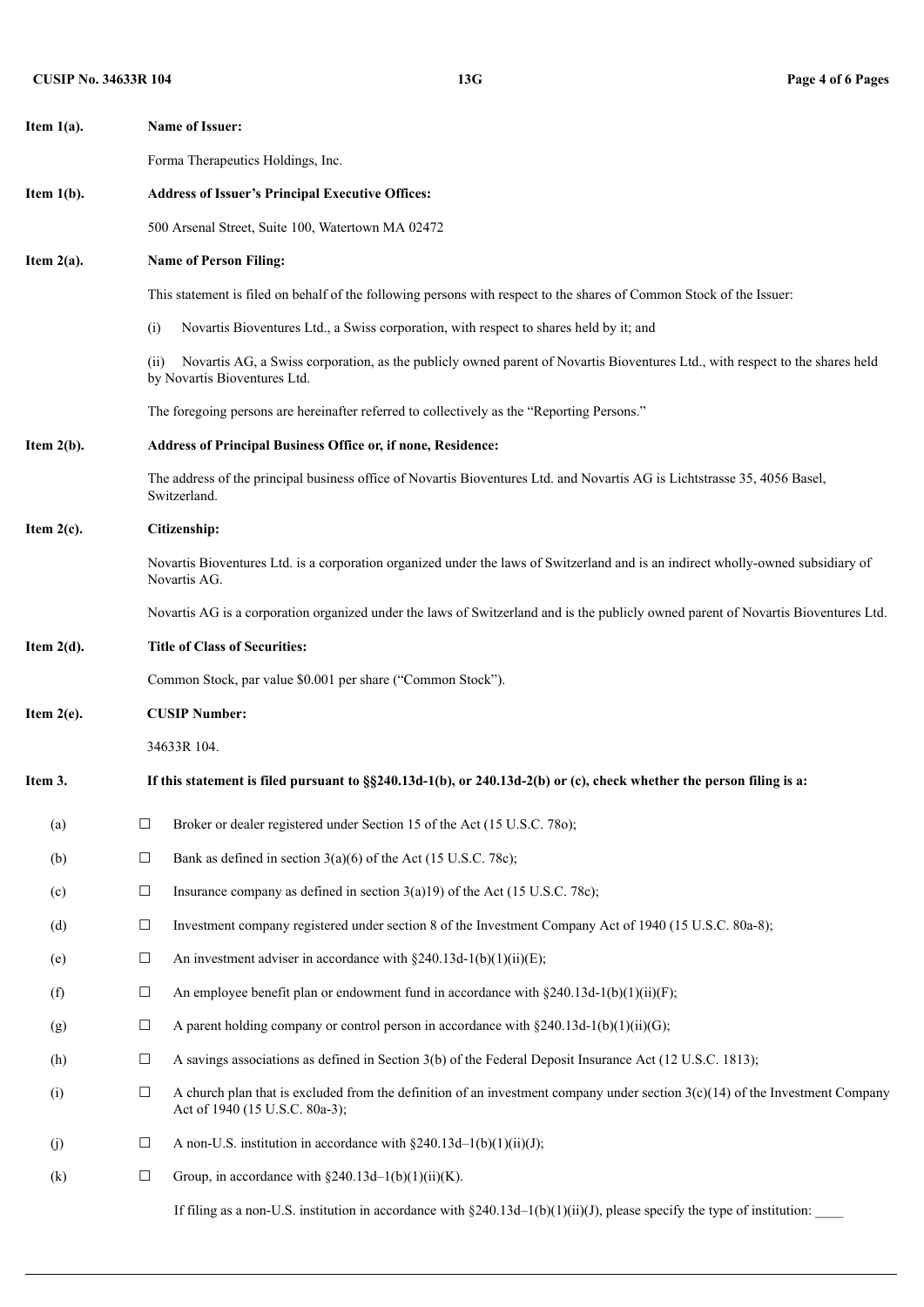#### **Item 4. Ownership**

**(a)** Amount Beneficially Owned:

Novartis Bioventures Ltd. is the record owner of 2,991,705 shares of Common Stock of the Issuer. As the indirect parent of Novartis Bioventures, Ltd., Novartis AG may be deemed to beneficially own these securities.

**(b)** Percent of Class:

6.69% based upon 44,751,567 shares of Common Stock outstanding, as reported in the Issuer's prospectus dated December 12, 2020 filed with the SEC pursuant to Rule 424(b)(4) of the Securities Act of 1933.

- **(c)** Number of shares as to which each Reporting Person has:
	- **(i)** Sole power to vote or to direct the vote: Not applicable
	- **(ii)** Shared power to vote or to direct the vote: 2,991,705
	- **(iii)** Sole power to dispose or to direct the disposition of: Not applicable
	- **(iv)** Shared power to dispose or to direct the disposition of: 2,991,705

#### **Item 5. Ownership of 5 Percent or Less of a Class**

If this statement is being filed to report the fact that as of the date hereof the reporting person has ceased to be the beneficial owner of more than 5 percent of the class of securities, check the following  $\square$ .

#### **Item 6. Ownership of More than 5 Percent on Behalf of Another Person**

Not Applicable

Item 7. Identification and Classification of the Subsidiary Which Acquired the Security Being Reported on By the Parent Holding **Company or Control Person.**

Not Applicable

#### **Item 8. Identification and Classification of Members of the Group**

Not Applicable

**Item 9. Notice of Dissolution of a Group**

Not Applicable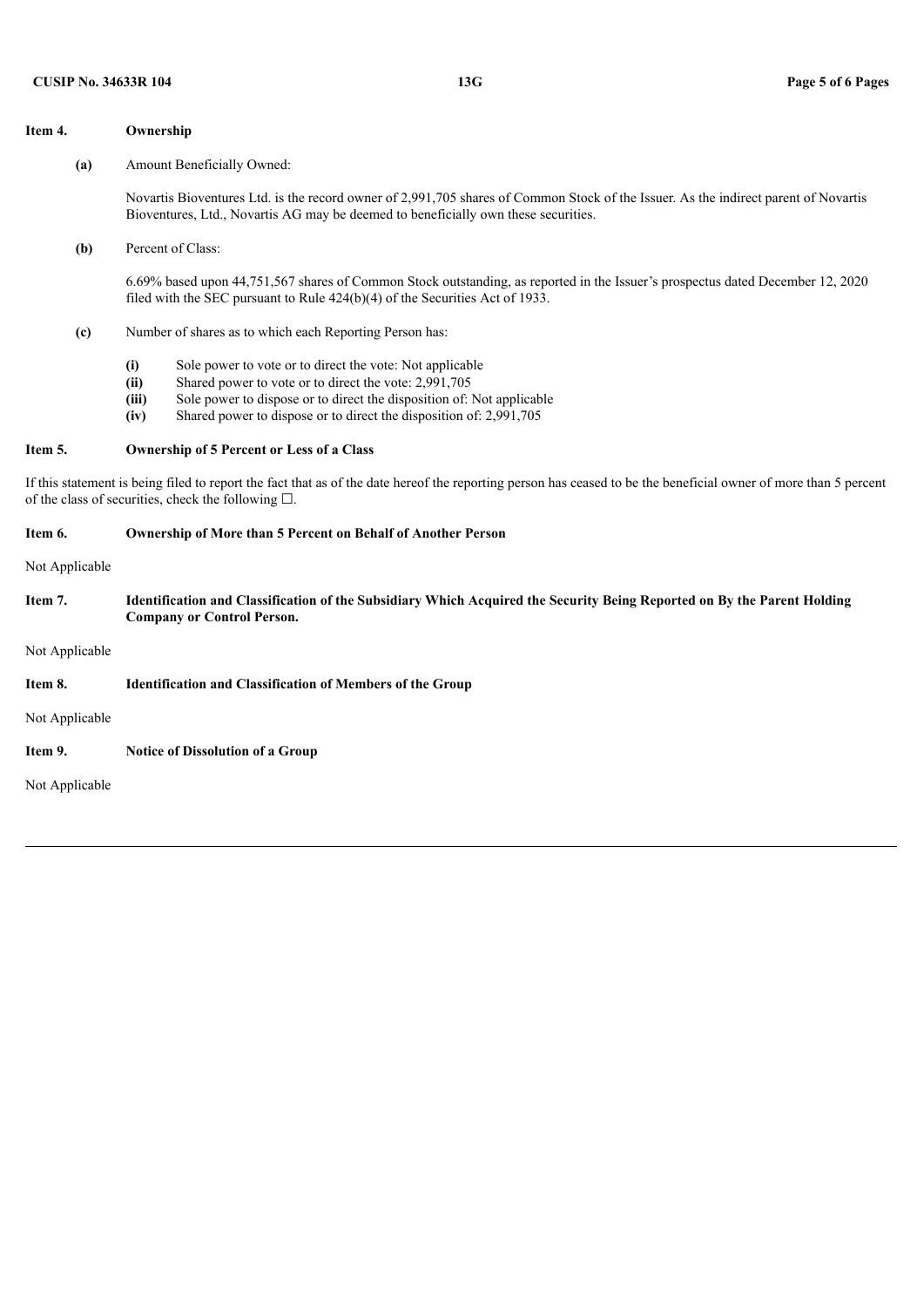#### **Item 10. Certification**

### Not applicable.

### **Signature**

After reasonable inquiry and to the best of my knowledge and belief, I certify that the information set forth in this statement is true, complete and correct.

Date: February 1, 2021

NOVARTIS BIOVENTURES LTD.

/s/ Bart Dzikowski Name: Bart Dzikowski Title: Secretary of the Board

/s/ Beat Steffen Name: Beat Steffen Title: Authorized Signatory

NOVARTIS AG

/s/ Bart Dzikowski Name: Bart Dzikowski Title: Authorized Signatory

/s/ Beat Steffen

Name: Beat Steffen Title: Authorized Signatory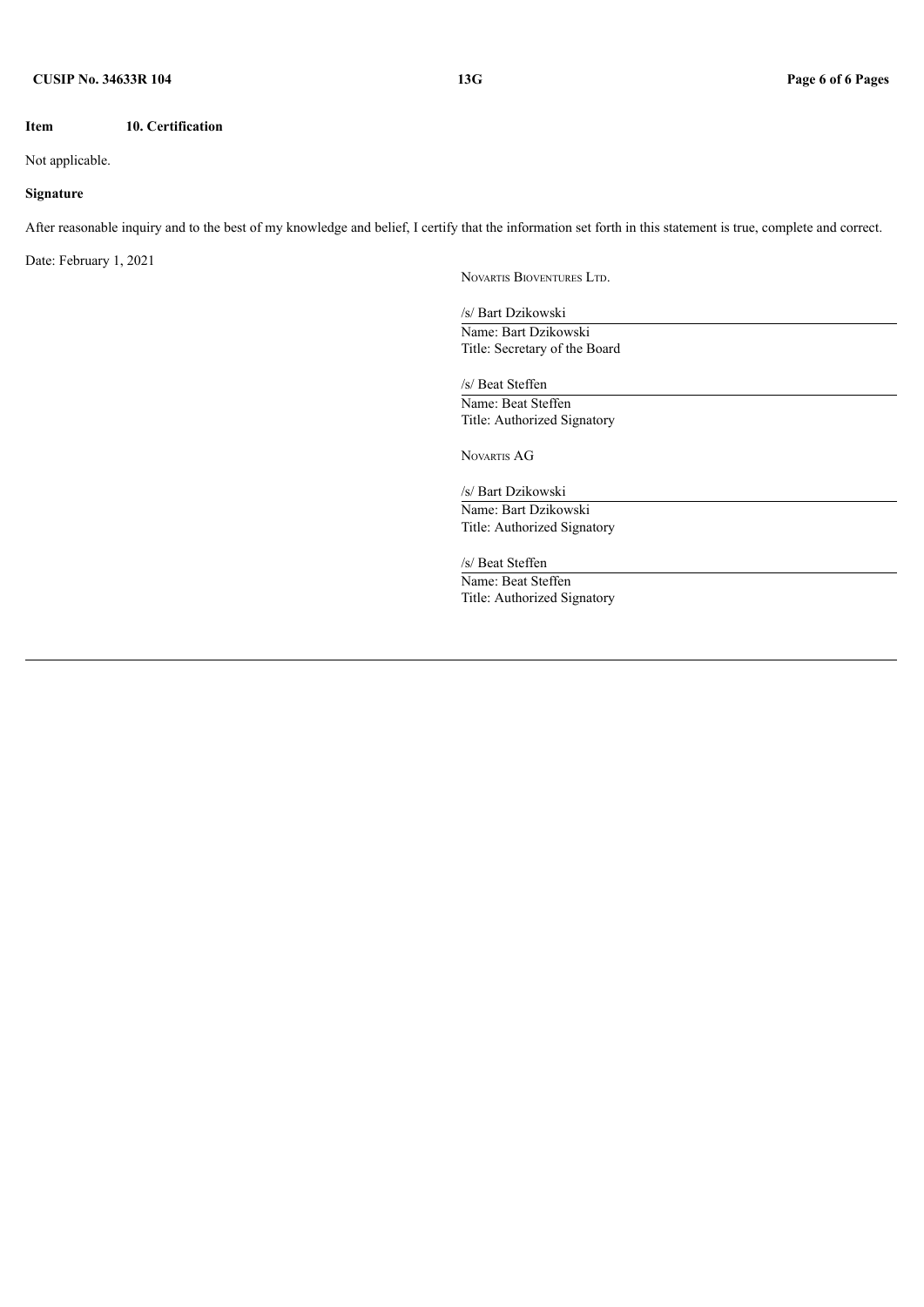## INDEX EXHIBIT

# **SCHEDULE 13G**

Exhibit Number Exhibit Description [99.1](#page-7-0) Evidence of Signature [Authority](#page-7-0) [99.2](#page-8-0) Power of [Attorney](#page-8-0) [99.3](#page-9-0) Joint Filing [Agreement](#page-9-0)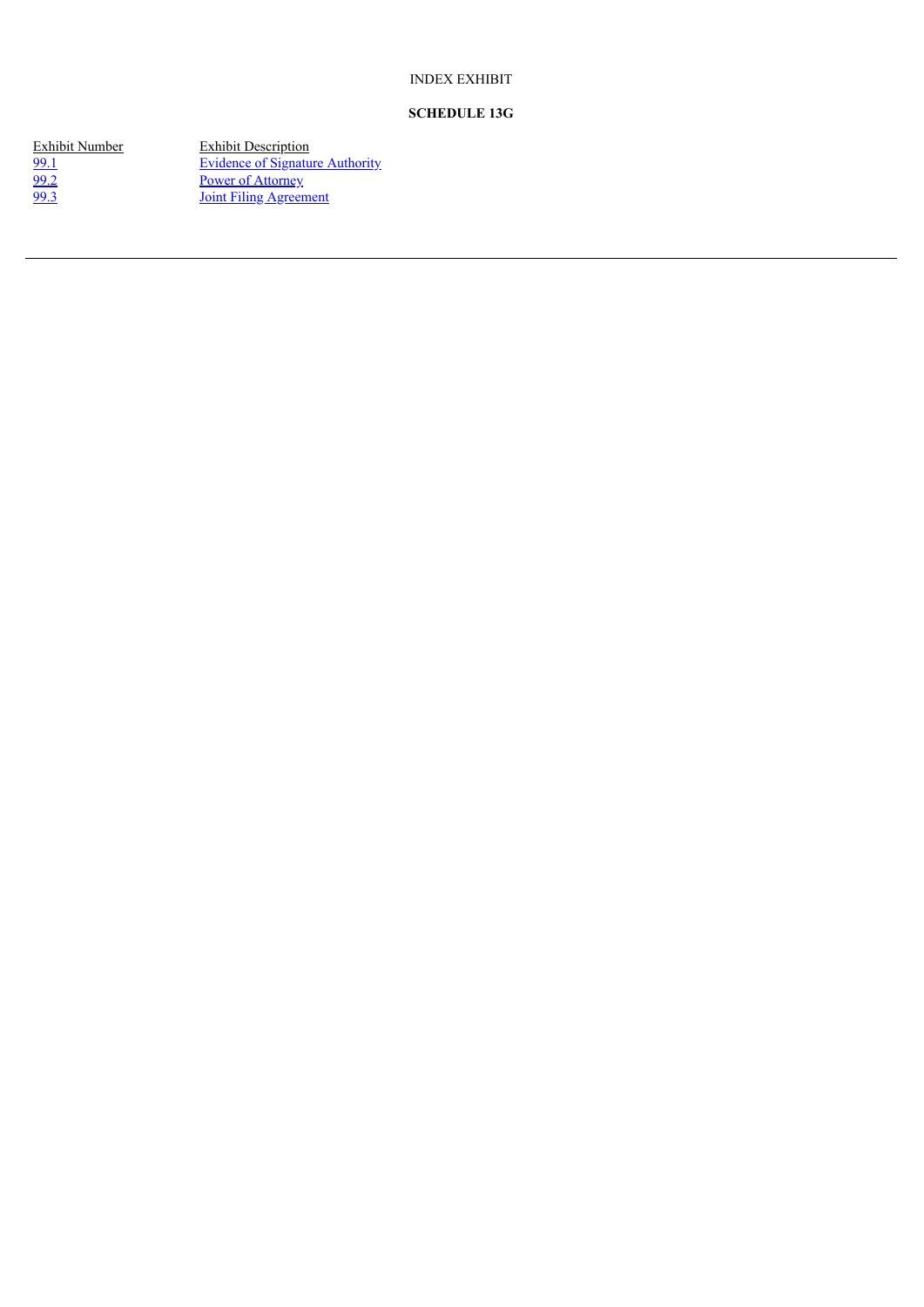# **EVIDENCE OF SIGNATURE AUTHORITY**

# <span id="page-7-0"></span>Excerpt from Commercial Register of Novartis AG

| Identification number | Legal status                  | Entry      | Cancelled | Carried CH-270.3.002.061-2<br>from: CH-270.3.002.061-2/a |  |
|-----------------------|-------------------------------|------------|-----------|----------------------------------------------------------|--|
| CHE-103.867.266       | <b>Limited or Corporation</b> | 01.03.1996 |           | on:                                                      |  |

|    |                               |                    | All data                        |                                                     |          |       |                                |   |  |  |
|----|-------------------------------|--------------------|---------------------------------|-----------------------------------------------------|----------|-------|--------------------------------|---|--|--|
|    | In $Ca$                       |                    | Business name<br>Ref Legal seat |                                                     |          |       |                                |   |  |  |
|    |                               | <b>Novartis AG</b> |                                 |                                                     |          | Basel |                                |   |  |  |
|    | (Novartis SA) (Novartis Inc.) |                    |                                 |                                                     |          |       |                                |   |  |  |
|    |                               |                    |                                 |                                                     |          |       |                                |   |  |  |
|    | CHE-103.867.266               |                    |                                 | <b>Novartis AG</b>                                  |          |       | <b>Basel</b>                   | 3 |  |  |
|    | All data                      |                    |                                 |                                                     |          |       |                                |   |  |  |
| In |                               | Mo                 | Ca                              | Personal Data                                       | Function |       | Signature                      |   |  |  |
|    |                               |                    |                                 | Rehm, Christian Jakob, von Illanz/Glion, in Muttenz |          |       | joint signature at two         |   |  |  |
|    |                               |                    |                                 |                                                     |          |       |                                |   |  |  |
|    |                               | CHE-103.867.266    |                                 | <b>Novartis AG</b>                                  |          |       | <b>Basel</b>                   | 4 |  |  |
|    | All data                      |                    |                                 |                                                     |          |       |                                |   |  |  |
| In |                               | Mo                 | Ca                              | Personal Data                                       | Function |       | $\overline{\text{S}}$ ignature |   |  |  |
|    |                               |                    |                                 | Weiss, Daniel Andreas, von Basel, in Biel-Benken    |          |       | joint signature at two         |   |  |  |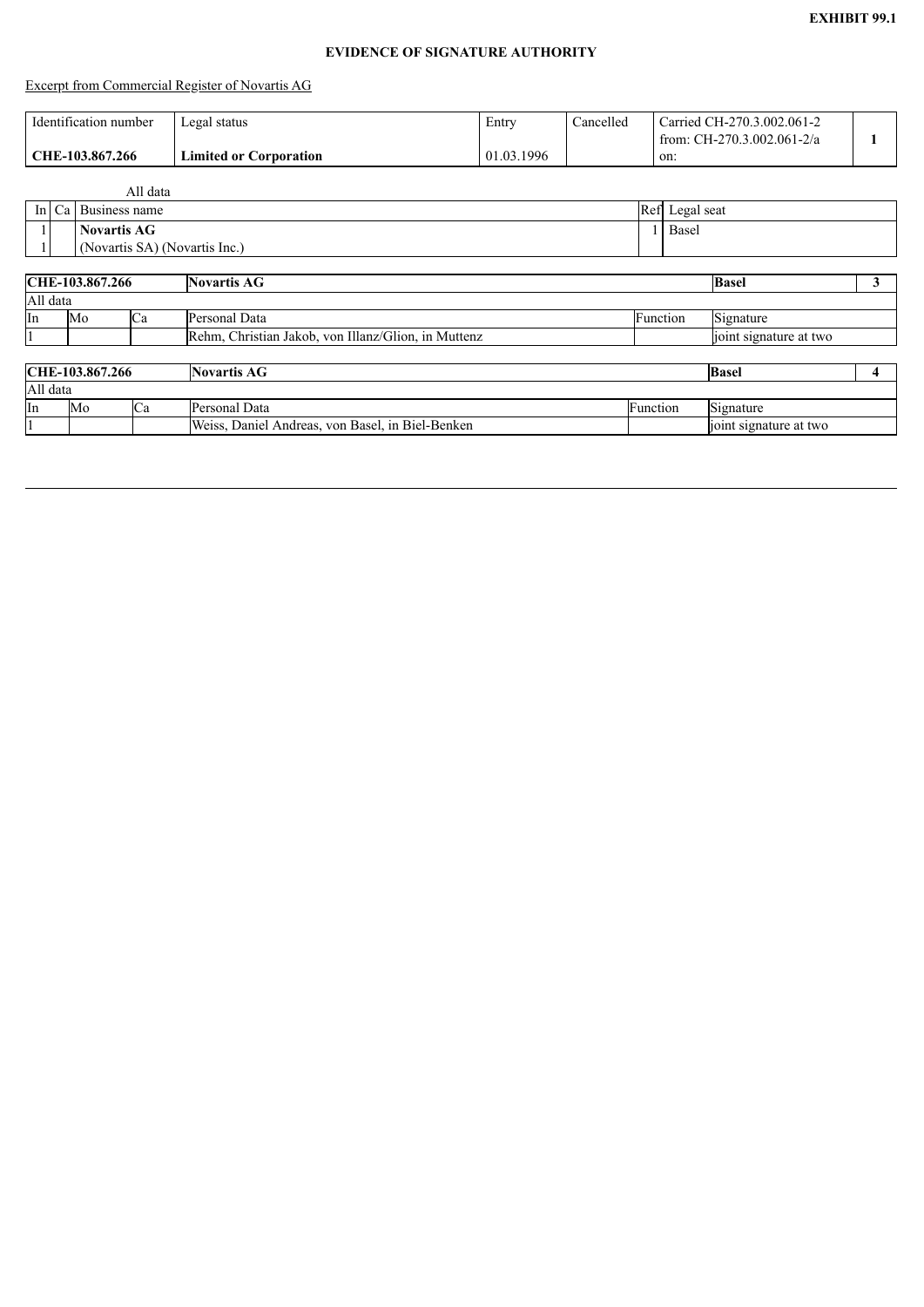#### **POWER OF ATTORNEY**

<span id="page-8-0"></span>We, the undersigned, under the authority granted to each of us to sign jointly on behalf of Novartis AG, hereby grant powers to Bart Dzikowski, Anja Koenig, Stephan Sandmeier, Florian Muellershausen, Beat Steffen, Marc Ceulemans and Marianne Uteng and constitute and appoint any two of them jointly as our true and lawful attorneys and representatives and to act on our behalf and to sign filings to be made with the U.S. Securities and Exchange Commission (the "SEC") relating to the shares of Forma Therapeutics Holdings, Inc. (the "Company") held by Novartis Bioventures Ltd, an indirect subsidiary of Novartis AG, as required by the SEC (the "SEC Filings"), and to undertake and carry out all tasks and formalities on our behalf which may be required in connection with giving effect to the SEC Filings.

We, the undersigned, undertake to ratify and confirm whatever our true and lawful attorneys do or purport to do in good faith in the exercise of any power conferred by this Power of Attorney.

We, the undersigned, declare that a person who deals with our true and lawful attorneys in good faith may accept a written statement signed by such attorneys to the effect that this Power of Attorney has not been revoked as conclusive evidence of that fact.

The authority granted by this Power of Attorney shall expire immediately after the SEC Filings are no longer required.

**IN WITNESS WHEREOF**, this Power of Attorney is duly signed on this 13 day of March 2020.

Novartis AG

/s/ C. Rehm Name: Christian Rehm Title: Authorized Signatory

/s/ K. Roth Pellanda

Name: Daniel Weiss Title: Authorized Signatory